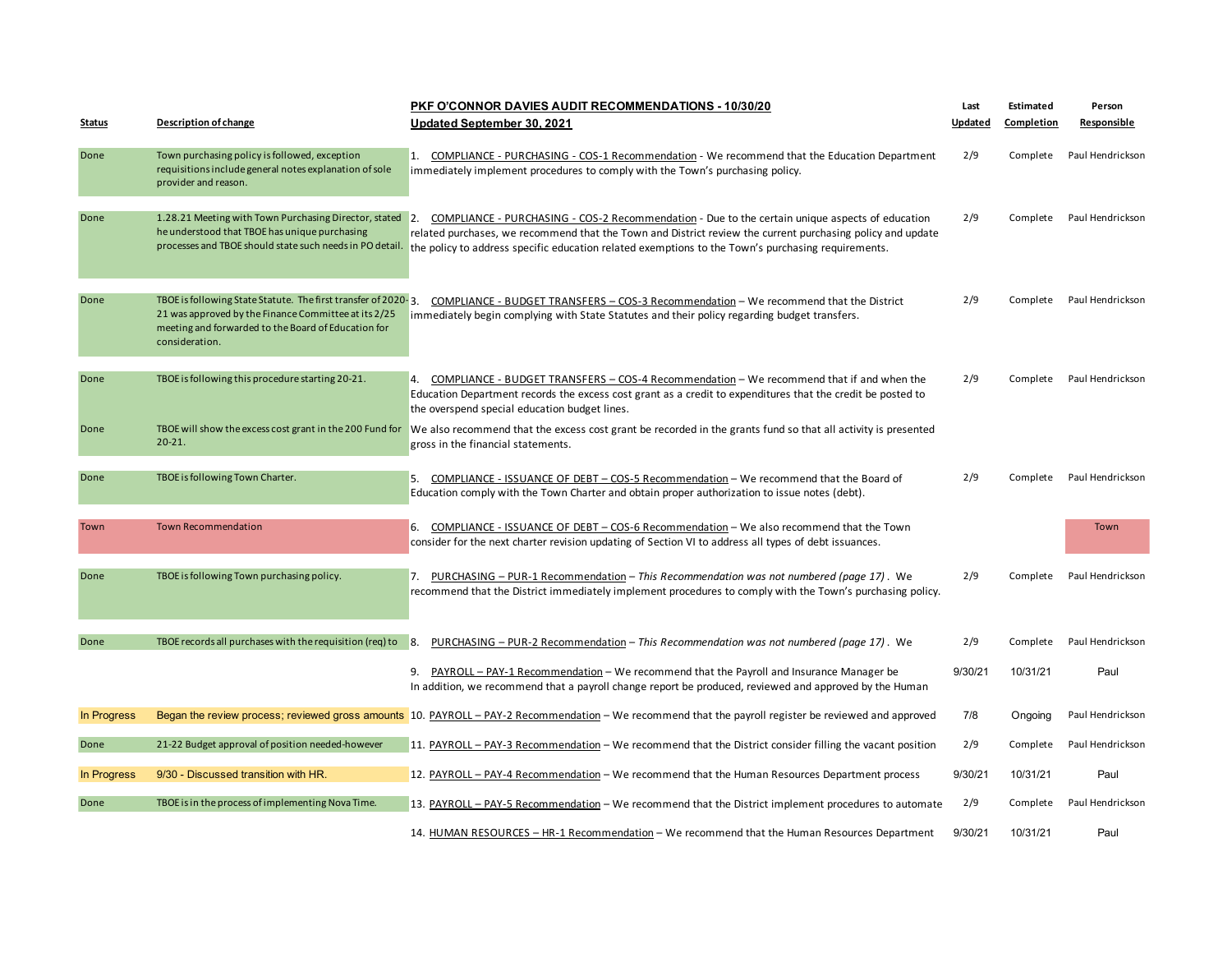| In Progress | A second session to review District data is scheduled for<br>9/30 - Phone conference set-up with Tyler Tech on<br>10/8 to arrange training                                                                                                                                                                                                                                                                                                                                                                                                                                                                                                                             | Position Control training began with Tyler Technologies 15. HUMAN RESOURCES - HR-2 Recommendation - We recommend that the Human Resources Department<br>We also recommend that the spreadsheet be made available or sent to the Business Office for the purpose of<br>We recommend that request for new positions should only be approved if a funding source is identified. | 9/30/21 | 11/30/21 | Paul                           |
|-------------|------------------------------------------------------------------------------------------------------------------------------------------------------------------------------------------------------------------------------------------------------------------------------------------------------------------------------------------------------------------------------------------------------------------------------------------------------------------------------------------------------------------------------------------------------------------------------------------------------------------------------------------------------------------------|------------------------------------------------------------------------------------------------------------------------------------------------------------------------------------------------------------------------------------------------------------------------------------------------------------------------------------------------------------------------------|---------|----------|--------------------------------|
| In Progress | Munis Employee Self Service (ESS) will be implemented                                                                                                                                                                                                                                                                                                                                                                                                                                                                                                                                                                                                                  | 16. HUMAN RESOURCES - HR-3 Recommendation - We recommend that the District implement the                                                                                                                                                                                                                                                                                     | 3/15    |          | After 7/01/21 Paul Hendrickson |
| Done        | Effective 7/1/21-AP Coordinator will bill for insurance                                                                                                                                                                                                                                                                                                                                                                                                                                                                                                                                                                                                                | 17. INSURANCE AND BENEFITS - IB-1 Recommendation - We recommend that the process of billing,                                                                                                                                                                                                                                                                                 | 6/8     | Complete | Paul Hendrickson               |
| Done        |                                                                                                                                                                                                                                                                                                                                                                                                                                                                                                                                                                                                                                                                        | Accounts Payable Coordinator is facilitating all invoices 18. ACCOUNTS PAYABLE - AP-1 Recommendation - We recommend that all invoices are mailed to the                                                                                                                                                                                                                      | 2/9     | Complete | Paul Hendrickson               |
| Done        |                                                                                                                                                                                                                                                                                                                                                                                                                                                                                                                                                                                                                                                                        | A/P Coordinator now has a "Paid" stamp that she uses to 19. ACCOUNTS PAYABLE - AP-2 Recommendation - We recommend that all invoices be cancelled to prevent                                                                                                                                                                                                                  | 2/9     | Complete | Paul Hendrickson               |
| Done        |                                                                                                                                                                                                                                                                                                                                                                                                                                                                                                                                                                                                                                                                        | Accounts Payable Coordinator is facilitating all invoices 20. ACCOUNTS PAYABLE - AP-3 Recommendation - We recommend that all invoices that are to be mailed be                                                                                                                                                                                                               | 2/9     | Complete | Paul Hendrickson               |
| Done        | Accounting Support records all revenue based on                                                                                                                                                                                                                                                                                                                                                                                                                                                                                                                                                                                                                        | 21. CASH RECEIPTS - CR-1 Recommendation - We recommend that revenue be recorded, where possible,                                                                                                                                                                                                                                                                             | 6/8     | Complete | Paul Hendrickson               |
| Done        |                                                                                                                                                                                                                                                                                                                                                                                                                                                                                                                                                                                                                                                                        | Insurance billing and collection to be segregated 7/1/21, 22. CASH RECEIPTS - CR-2 Recommendation - We recommend that the processing of billing, collections,                                                                                                                                                                                                                | 6/8     | Complete | Paul Hendrickson               |
| Done        |                                                                                                                                                                                                                                                                                                                                                                                                                                                                                                                                                                                                                                                                        | All schools & departments are now bringing deposits to 23. CASH RECEIPTS - CR-3 Recommendation - We recommend that when all monies are transmitted that the                                                                                                                                                                                                                  | 6/8     | Complete | Paul Hendrickson               |
| Done        | Munis Funds Totals and General Fund monthly detail                                                                                                                                                                                                                                                                                                                                                                                                                                                                                                                                                                                                                     | 24. FINANCIAL REPORTING - FIN-1 Recommendation - We recommend that the Board of Education be                                                                                                                                                                                                                                                                                 | 2/9     | Complete | Paul Hendrickson               |
| Done        | Done-reported monthly<br>Done-reported monthly<br>There is no Transportation Fund.<br>All funds are reported monthly.                                                                                                                                                                                                                                                                                                                                                                                                                                                                                                                                                  | All Funds are reported (including tie out to Munis Funds 25. FINANCIAL REPORTING - FIN-2 Recommendation - We recommend that the District comply with the<br>School lunch fund<br>Grant fund<br><b>Transportation fund</b><br>Reports for other funds can be provided on a less frequent basis than monthly but should be no less than                                        | 2/9     | Complete | Paul Hendrickson               |
| Done        | As of 7/1/21 I/T will have administrative rights                                                                                                                                                                                                                                                                                                                                                                                                                                                                                                                                                                                                                       |                                                                                                                                                                                                                                                                                                                                                                              | 6/8     | Complete | Paul Hendrickson               |
|             |                                                                                                                                                                                                                                                                                                                                                                                                                                                                                                                                                                                                                                                                        | 26. MUNIS UTILIZATION - MUNIS-1 Recommendation - We recommend that the I/T Director have access to                                                                                                                                                                                                                                                                           |         |          |                                |
| Done        |                                                                                                                                                                                                                                                                                                                                                                                                                                                                                                                                                                                                                                                                        | Munis System Administrator and Asst. Business Manager 27. MUNIS UTILIZATION - MUNIS-2 Recommendation - We recommend that system rights for all employees                                                                                                                                                                                                                     | 2/9     | Complete | Paul Hendrickson               |
| Done        | The District's 21-22 budget practices and related chart                                                                                                                                                                                                                                                                                                                                                                                                                                                                                                                                                                                                                | 28. MUNIS UTILIZATION - MUNIS-3 Recommendation - We recommend that the District review the current                                                                                                                                                                                                                                                                           | 6/8     | Complete | Paul Hendrickson               |
| In Progress | TBOE Business Office is now in meetings with NovaTime<br>3/30 - Meeting between Facilities Staff and NovaTime to<br>understand pay rules/policies. 4/7 - Meeting between<br>Food Service Staff and NovaTime to understand pay<br>rules/policies. 4/14 - Reviewed timeclock operation;<br>reviewed data required for personnel upload. 4/21 -<br>Discussed training on system use for staff. 4/28 -<br>Reviewed process for extracting custodial demographic<br>data from MUNIS and importing into NovaTime.<br>9/30 - All non-certified personnel except paras are<br>using NovaTime. Doing comparison of timesheets<br>v Nova Time Imported NovaTime data for payroll | 29. NOVA – NOVA-1 Recommendation – We recommend that the district develop a strategy to identify a plan<br>We have made recommendations related to the District's budget practices and related chart of accounts in the Review of<br>Budget Development, Budget Transfers and Actual Expenditures section.                                                                   | 9/30    | 11/30/21 | Paul Hendrickson               |
| Done        | Health Insurance spreadsheet completed for 2021-22                                                                                                                                                                                                                                                                                                                                                                                                                                                                                                                                                                                                                     | 30. HEALTH INSURANCE COVERAGE - HIC-1 Recommendation - We recommend that the budget support                                                                                                                                                                                                                                                                                  | 3/3     | Complete | Paul Hendrickson               |
| Done        | Health Insurance spreadsheet completed for 2021-22                                                                                                                                                                                                                                                                                                                                                                                                                                                                                                                                                                                                                     | 31. HEALTH INSURANCE COVERAGE - HIC-2 Recommendation - We recommend that the budget support                                                                                                                                                                                                                                                                                  | 3/3     | Complete | Paul Hendrickson               |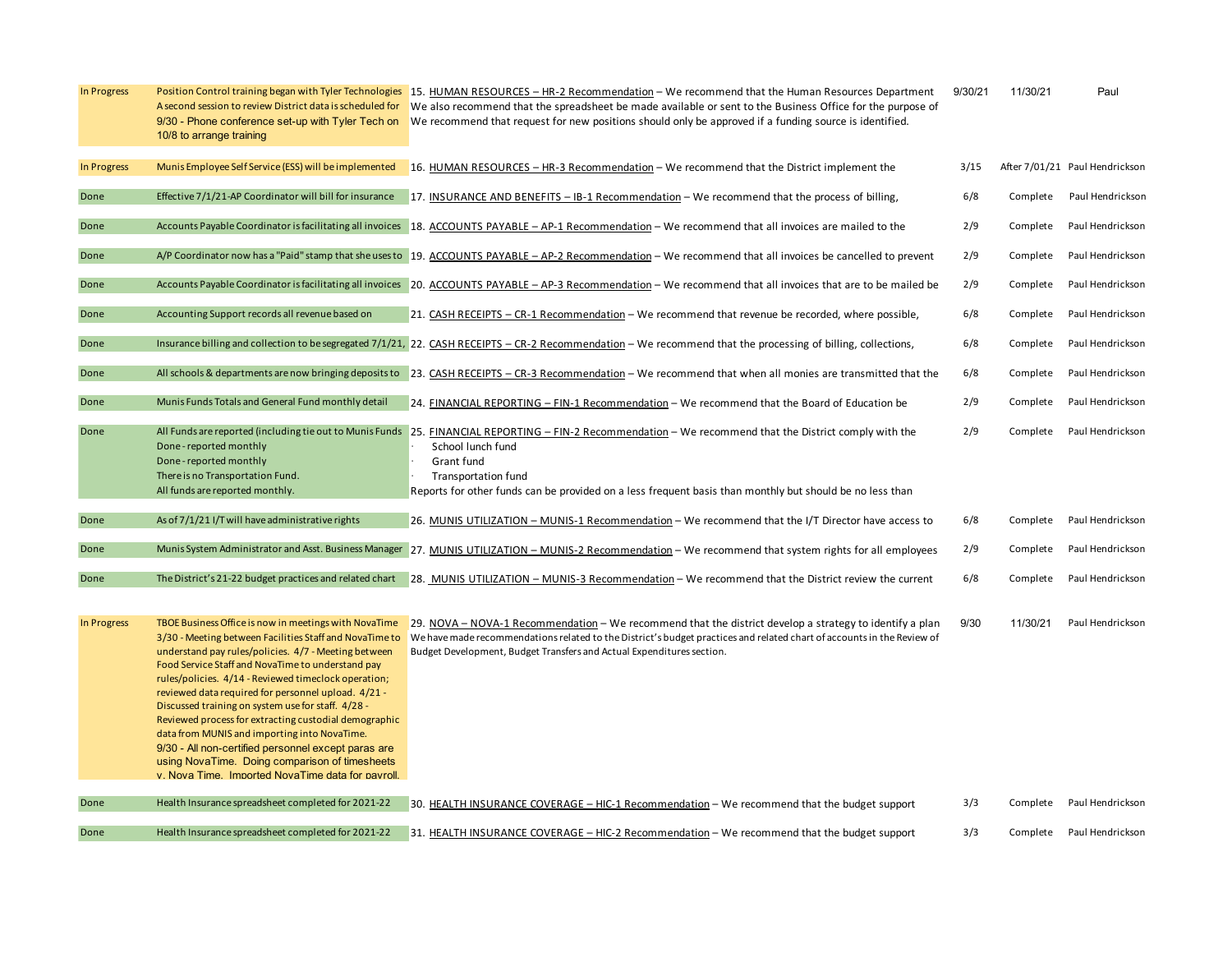| Done | TBOE budgeted 21-22 with employee insurance                     | 32. HEALTH INSURANCE COVERAGE - HIC-3 Recommendation - We recommend that the employee                                                                                                                                                                                                                                                                                                                                                                                                                                                                                                                                                                                                                                                                                                                                                                                                                                                              | 6/8 | Complete | Paul Hendrickson |
|------|-----------------------------------------------------------------|----------------------------------------------------------------------------------------------------------------------------------------------------------------------------------------------------------------------------------------------------------------------------------------------------------------------------------------------------------------------------------------------------------------------------------------------------------------------------------------------------------------------------------------------------------------------------------------------------------------------------------------------------------------------------------------------------------------------------------------------------------------------------------------------------------------------------------------------------------------------------------------------------------------------------------------------------|-----|----------|------------------|
| Done | A formal job description has been received.                     | 33. PAYROLL LUNCHROOM AIDES - PAY-1 Recommendation - We recommend that the District review the use<br>If these employees are performing tasks for the school principals, that time must be charged to the general                                                                                                                                                                                                                                                                                                                                                                                                                                                                                                                                                                                                                                                                                                                                  | 7/8 | Complete | Paul Hendrickson |
| Done |                                                                 | All employees have been budgeted in 21-22 according to 34. PAYROLL PARAS - PAY-2 Recommendation - We recommend that the District budget all non teachers<br>Extra/substitute paraprofessional work 32.5 hours per week for 39 weeks per year. The estimated payroll                                                                                                                                                                                                                                                                                                                                                                                                                                                                                                                                                                                                                                                                                | 2/9 | Complete | Paul Hendrickson |
| Done |                                                                 | All employees have been budgeted in 21-22 according to 35. PAYROLL for GEN FUND, LUNCH, SPEC REV - PAY-3 Recommendation - We recommend that the District                                                                                                                                                                                                                                                                                                                                                                                                                                                                                                                                                                                                                                                                                                                                                                                           | 2/9 | Complete | Paul Hendrickson |
| Done | Custodians have been budgeted in 21-22 according to             | 36. PAYROLL CUSTODIANS - PAY-4 Recommendation - We recommend that custodian regular salary budget                                                                                                                                                                                                                                                                                                                                                                                                                                                                                                                                                                                                                                                                                                                                                                                                                                                  | 2/9 | Complete | Paul Hendrickson |
| Done | Analyzing custodians / maintenance / security guards            | 37. PAYROLL CUSTODIANS - PAY-5 Recommendation - We recommend that remaining salary accounts in the                                                                                                                                                                                                                                                                                                                                                                                                                                                                                                                                                                                                                                                                                                                                                                                                                                                 | 6/8 | Complete | Paul Hendrickson |
| Done | A 3 year analysis is shown on the 21-22 budget lines and        | 38. PAYROLL POLICE-PAY-6 Recommendation - We recommend that the prior year's actual expenditures (3                                                                                                                                                                                                                                                                                                                                                                                                                                                                                                                                                                                                                                                                                                                                                                                                                                                | 2/9 | Complete | Paul Hendrickson |
| Done | Overtime (OT) has been budgeted in 21-22 according to           | 39. PAYROLL SECURITY GUARDS - PAY-7 Recommendation - Overtime budget estimates should be properly<br>In addition, overtime should be properly monitored and controlled and if the District's staffing needs change a                                                                                                                                                                                                                                                                                                                                                                                                                                                                                                                                                                                                                                                                                                                               | 2/9 | Complete | Paul Hendrickson |
| Done | Analyzing custodians / maintenance / security guards            | 40. PAYROLL MAINTENANCE - PAY-8 Recommendation - Overtime budget estimates should be properly                                                                                                                                                                                                                                                                                                                                                                                                                                                                                                                                                                                                                                                                                                                                                                                                                                                      | 6/8 | Complete | Paul Hendrickson |
| Done | Budgeted amount was based on average of three years<br>actuals. | 41. PAYROLL RETIREMENT - PAY-5?? Recommendation - I believe this was numbered incorrectly (page 42).<br>We recommend the District implement procedures to document and track savings in the salary budget due to<br>retirements. This will provide the District the information necessary to be able to properly estimate and<br>budget this amount.                                                                                                                                                                                                                                                                                                                                                                                                                                                                                                                                                                                               | 2/9 | Complete | Paul Hendrickson |
| Done | The Business Office received 2021-22 projections from           | 42. <b>TRANSPORTATION</b> – TRP-1 Recommendation – We recommend that the budget support be developed and                                                                                                                                                                                                                                                                                                                                                                                                                                                                                                                                                                                                                                                                                                                                                                                                                                           | 3/3 | Complete | Paul Hendrickson |
| Done | The Business Office received 2021-22 projections from           | 43. TRANSPORTATION – TRP-2 Recommendation – We recommend that the budget support be developed and                                                                                                                                                                                                                                                                                                                                                                                                                                                                                                                                                                                                                                                                                                                                                                                                                                                  | 3/3 | Complete | Paul Hendrickson |
| Done |                                                                 | There will be a Grant Fund account set up for Excess Cost 44. TRANSPORTATION - TRP-3 Recommendation - We recommend that when the excess cost grant is                                                                                                                                                                                                                                                                                                                                                                                                                                                                                                                                                                                                                                                                                                                                                                                              | 6/8 | Complete | Paul Hendrickson |
| Done | The newly hired Pupil Personnel Services (PPS) Director         | 45. SPECIAL EDUCATION - SPED Recommendation - This Recommendation was not numbered (page 53). We<br>Only students who are expected to exceed the State Department of Education minimum threshold                                                                                                                                                                                                                                                                                                                                                                                                                                                                                                                                                                                                                                                                                                                                                   | 2/9 | Complete | Paul Hendrickson |
| Done | The PPS Admin Asst has developed a SEECG In House               | We recommend that a form be developed and implemented to estimate the total cost for identified<br>This will create efficiency and eliminate unnecessary accounting and reporting for students who are not<br>Using actual estimates vs. amount in excess of the minimum threshold will reduce the risk of over                                                                                                                                                                                                                                                                                                                                                                                                                                                                                                                                                                                                                                    |     |          |                  |
| Done | PPS and the Business Office have implemented these              | 46. SPECIAL EDUCATION - SPED-2 Recommendation - Below are recommendations regarding the internal<br>We did not perform any detailed testing of the form and therefore some of the recommendations below may<br>Review of Excess Cost Reimbursement Reports – We recommend that the Board of Education develop and<br>Develop procedures and related forms to ensure that actual costs are reported on the SEECG form.<br>Develop procedures and related forms to properly track costs by student and prepare and update the<br>Vendors must be required to provide details on the students for which services were performed.<br>Allocation methodologies must be formally documented and reviewed and approved by the Business<br>Costs be reconciled to the general ledger (transportation, supplies, OT/PT, etc.), where appropriate.<br>The tracking forms and related reconciliations and final amounts to be reported on the SEECG form must | 2/9 | Complete | Paul Hendrickson |
| Done | Future TBOE projects and debt issuance will be formally         | 47. ENERGY FINANCING AND UTILITIES - EFU-1 Recommendation - We recommend that future projects be<br>We also recommend that the related debt issuance also be formally approved by the Town in accordance with                                                                                                                                                                                                                                                                                                                                                                                                                                                                                                                                                                                                                                                                                                                                      | 2/9 | Complete | Paul Hendrickson |
| Done | Redemption of Principal org & object and the Debt               | 48. ENERGY FINANCING AND UTILITIES - EFU-2 Recommendation - We recommend that the capital projects                                                                                                                                                                                                                                                                                                                                                                                                                                                                                                                                                                                                                                                                                                                                                                                                                                                 | 2/9 | Complete | Paul Hendrickson |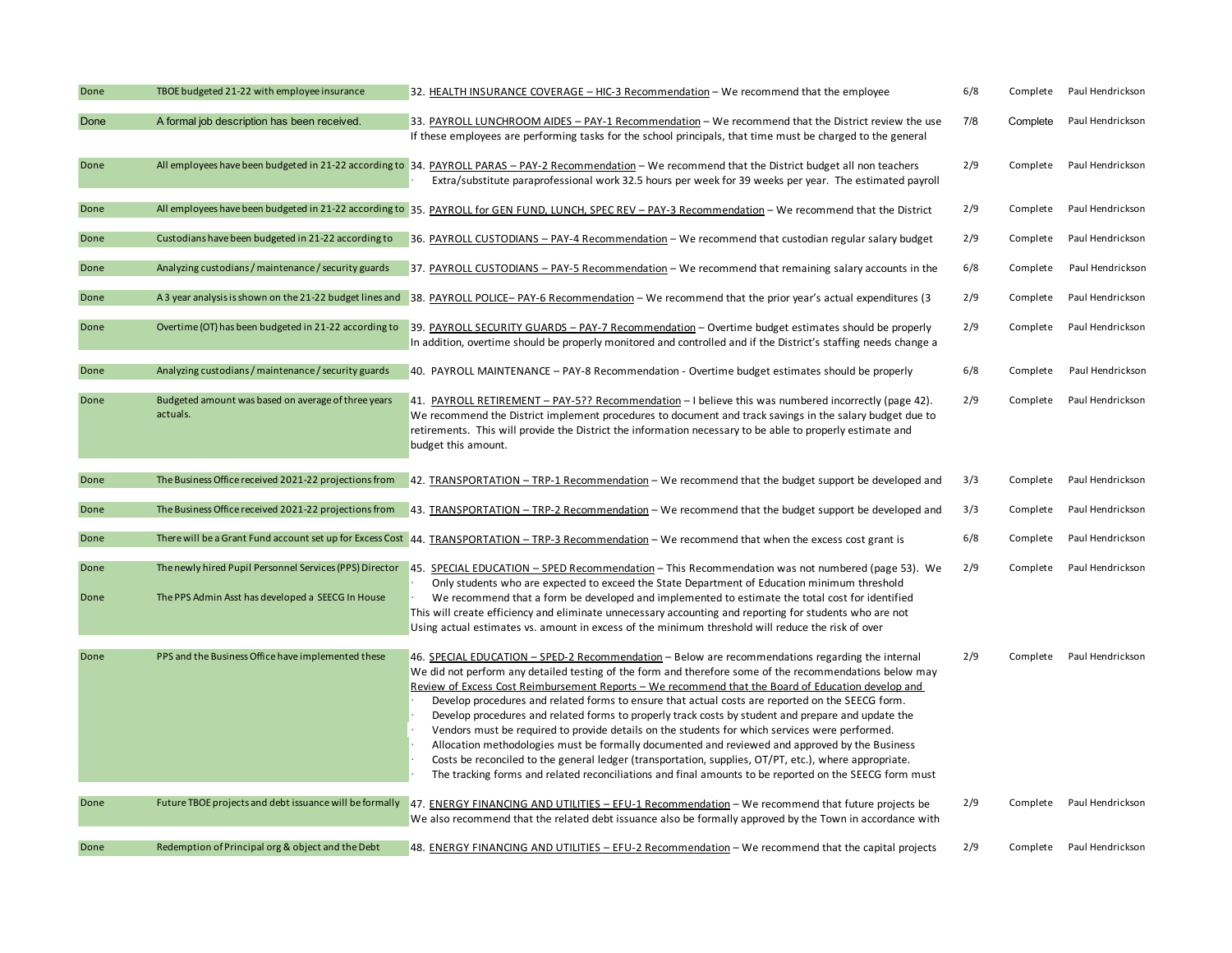|             |                                                                                                                                                              | This will ensure compliance with generally accepted account principles and provide transparency in reporting                                                                                                                                                                                                                                                                   |      |          |                           |
|-------------|--------------------------------------------------------------------------------------------------------------------------------------------------------------|--------------------------------------------------------------------------------------------------------------------------------------------------------------------------------------------------------------------------------------------------------------------------------------------------------------------------------------------------------------------------------|------|----------|---------------------------|
| Done        | Redemption of Principal org & object and the Debt                                                                                                            | 49. ENERGY FINANCING AND UTILITIES - EFU-3 Recommendation - We recommend that the District establish                                                                                                                                                                                                                                                                           | 2/9  | Complete | Paul Hendrickson          |
| Done        | TBOE is following Town Charter regarding capital                                                                                                             | 50. EQUIPMENT FINANCING (TD BANK NOTES) - EFTD-1 Recommendation - We recommend that future<br>We also recommend that the related debt issuance also be formally approved by the Town in accordance with                                                                                                                                                                        | 2/9  | Complete | Paul Hendrickson          |
| Done        | Redemption of Principal org & object and the Debt                                                                                                            | 51. ENERGY FINANCING AND UTILITIES - EFTD-2 Recommendation - We recommend that the capital projects<br>This will ensure compliance with general accepted account principles and provide transparency in reporting                                                                                                                                                              | 2/9  | Complete | Paul Hendrickson          |
| Done        | Redemption of Principal org & object and the Debt                                                                                                            | 52. ENERGY FINANCING AND UTILITIES - EFTD-3 Recommendation - We recommend that the District                                                                                                                                                                                                                                                                                    | 2/9  | Complete | Paul Hendrickson          |
| Town        | <b>Town Recommendation</b>                                                                                                                                   | 53. DEBT SERVICE SCHEDULE - DSS-1 Recommendation - We recommend that the Town properly include the                                                                                                                                                                                                                                                                             |      |          | Town                      |
| Done        | TBOE has begun the transfer of funds from GF and will                                                                                                        | 54. SPECIAL REVENUE FUNDS ANALYSIS - SRF-1 Recommendation - We recommend that the District properly                                                                                                                                                                                                                                                                            | 6/8  | Complete | Paul Hendrickson          |
| Done        | TBOE has begun the transfer of funds from GF and will                                                                                                        | 55. SPECIAL REVENUE FUNDS ANALYSIS - SRF-2 Recommendation - We recommend that the District develop                                                                                                                                                                                                                                                                             | 6/8  | Complete | Paul Hendrickson          |
| Done        | July 1st 2021 the Magnet and Open Choice Grants will                                                                                                         | 56. SPECIAL REVENUE FUNDS ANALYSIS - SRF-3 Recommendation - We recommend that the Open Choice<br>We also recommend that eligible expenditures be recorded in the grants funds to reduce the pressure on the                                                                                                                                                                    | 2/9  | Complete | Paul Hendrickson          |
| Done        | TBOE has begun the transfer of funds from GF and will                                                                                                        | 57. SPECIAL REVENUE FUNDS ANALYSIS - SRF-4 Recommendation - We recommend that the District review<br>Whether the program should be reported as a special revenue fund or general fund budget line.<br>Whether funds with positive balances that are not restricted for a particular purpose can be used to<br>Whether the fund should be recorded in another fund (THS funds). | 6/8  | Complete | Paul Hendrickson          |
| Done        | The allocated costs have been received by the                                                                                                                | 58. SCHOOL LUNCH PROGRAM - CF-1?? Recommendation - This Recommendation was not numbered (page                                                                                                                                                                                                                                                                                  | 7/8  | Complete | Paul Hendrickson          |
|             |                                                                                                                                                              | We recommend that all costs allocated to the school lunch program fund be properly supported by actual costs                                                                                                                                                                                                                                                                   |      |          |                           |
| Done        | There is no plan to charge the Lunch Account with any                                                                                                        | 59. SCHOOL LUNCH PROGRAM - CF-2?? Recommendation - This Recommendation was not numbered (page<br>We recommend that before charging expenditures to any fund that the fund be reviewed to determine if there                                                                                                                                                                    | 6/8  | Complete | Paul Hendrickson          |
| Done        | 21-22 Budget was created with these talking points, as                                                                                                       | 60. BUDGET DEV, BUDGET TRANS, ACT EXP - BD-1 Recommendation - We recommend that the District<br>Format                                                                                                                                                                                                                                                                         | 3/4  | Complete | Paul Hendrickson          |
|             | Many of these recommendations were implemented                                                                                                               | Supporting documentation for each significant budget line or category or department. This should include<br>Department responsibilities for preparation and retention of data provided.                                                                                                                                                                                        |      |          |                           |
|             | Policies and procedures will be developed for Board                                                                                                          | Retention, storage and protection of budget data.<br>Requirement to review at a minimum of 3 years of prior year actual expended amounts and require<br>Documentation of budget methodology for each type of expenditure that there is no detailed support.                                                                                                                    |      |          |                           |
| In Progress | Contacted Tyler Technologies and received a proposal<br>TBOE has requested Munis to implement Position<br>9/30 - Phone conference set-up for 10/8 to discuss | 61. BUDGET DEV, BUDGET TRANS, ACT EXP - BD-2 Recommendation - We recommend that the District<br>We also recommend that the policy specifically address the process, authority and reporting requirements for                                                                                                                                                                   | 9/30 | 11/30/21 | Paul Hendrickson          |
| In Progress | Contacted Tyler Technologies and received a proposal<br>9/30 - Phone conference set-up for 10/8 to discuss                                                   | 62. BUDGET DEV, BUDGET TRANS, ACT EXP - BD-3 Recommendation - We recommend that all District                                                                                                                                                                                                                                                                                   | 9/30 | 11/30/21 | Paul Hendrickson          |
| Done        |                                                                                                                                                              | Transfers will be made at the appropriate time to ensure 63. BUDGET DEV, BUDGET TRANS, ACT EXP - BD-4 Recommendation - Per State Statutes, the Board of<br>We recommend that the District and Board of Education comply with State Statutes in managing the                                                                                                                    | 2/9  | Complete | Paul Hendrickson          |
| Done        | No explicit method shared; estimate based on last three                                                                                                      | 64. BUDGET DEV, BUDGET TRANS, ACT EXP - BD-5 Recommendation - We recommend that the District<br>We also recommend that the payouts for vested sick-time be budgeted for and accounted for in a separate<br>We do not have any information regarding the impact of the COVID 19 pandemic on teacher and other                                                                   | 2/9  |          | Complete Paul Hendrickson |